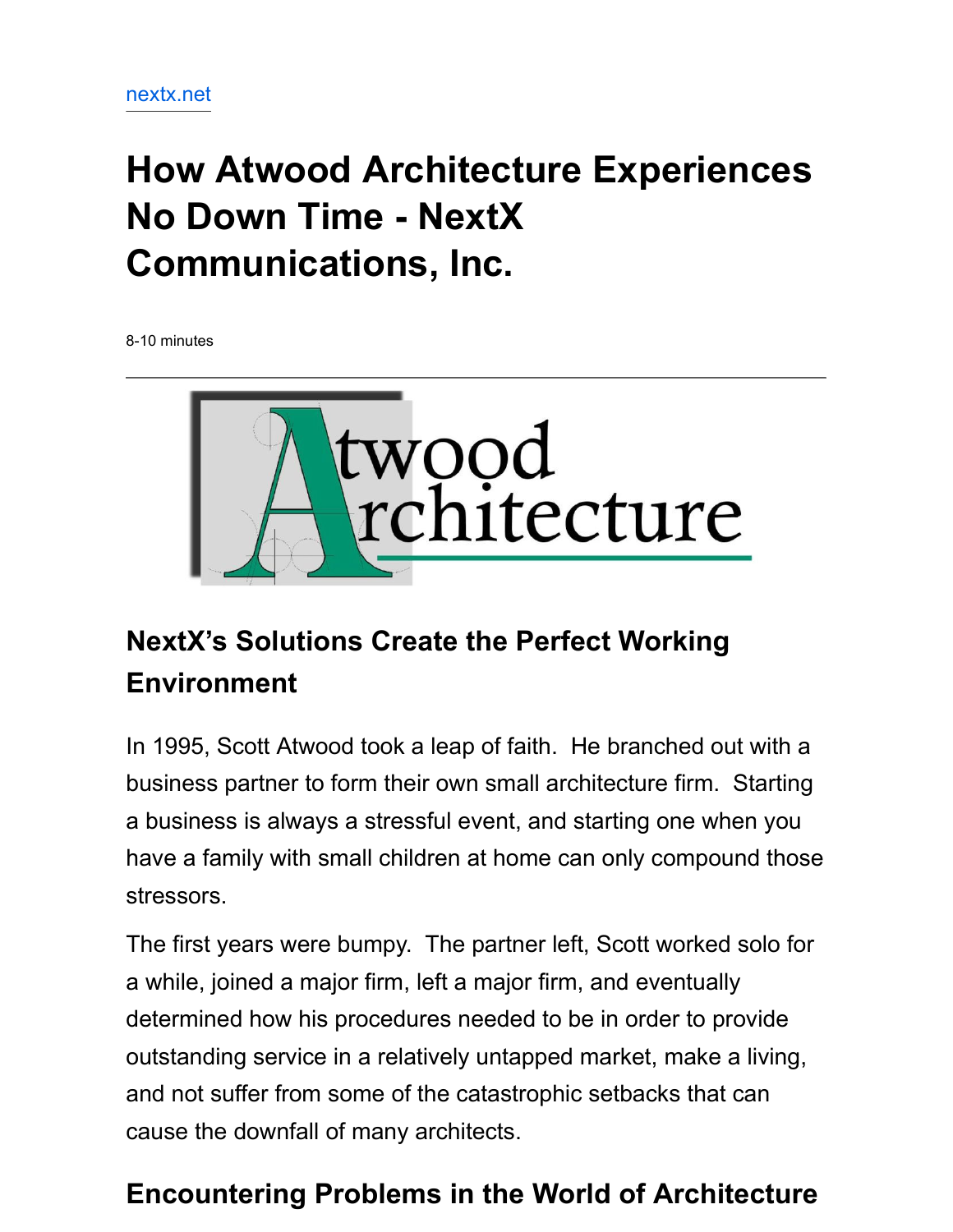Like many businesses, an architect relies on their computer system. While the initial drawings may be hand sketched in order to get concepts down, the plans are all done with a CAD program on the computer. Scott's business runs very much like other firms, and he has had small encounters with what could have ended up being terrible situations. Unlike other firms, however, Scott has been able to keep his costs down in a variety of ways. This allows him to work with smaller clients; those that larger firms can't take on because they would end up losing money.

One of the cost saving measures is to forego the expensive computer system updates every year.

#### **Creating a Solution that Almost Worked**

We are no strangers to technology. In fact, we are no strangers to having computers help us with just about every step of our lives. But there are two big issues that will come up when you rely on a computer system.

Computers get old. While mechanical devices, like a vehicle, can be maintained and serviced to run for decades, and a building can be repaired and still stand a thousand years later, a computer will wear out and become obsolete relatively quickly.

Old computers get sick. The dreaded computer virus is more likely to attack an older computer system than a new one. The reason is in part because of the age, and in part because of the lack of updates.

An old computer system cannot run the more robust anti-virus and protection software. The infrastructure within the computer isn't fast enough, large enough, or, to put it bluntly, good enough for modern software programs. This created a problem for Scott and Atwood Architecture: how to protect his clients' data, and his work, in order to suffer little to no downtime.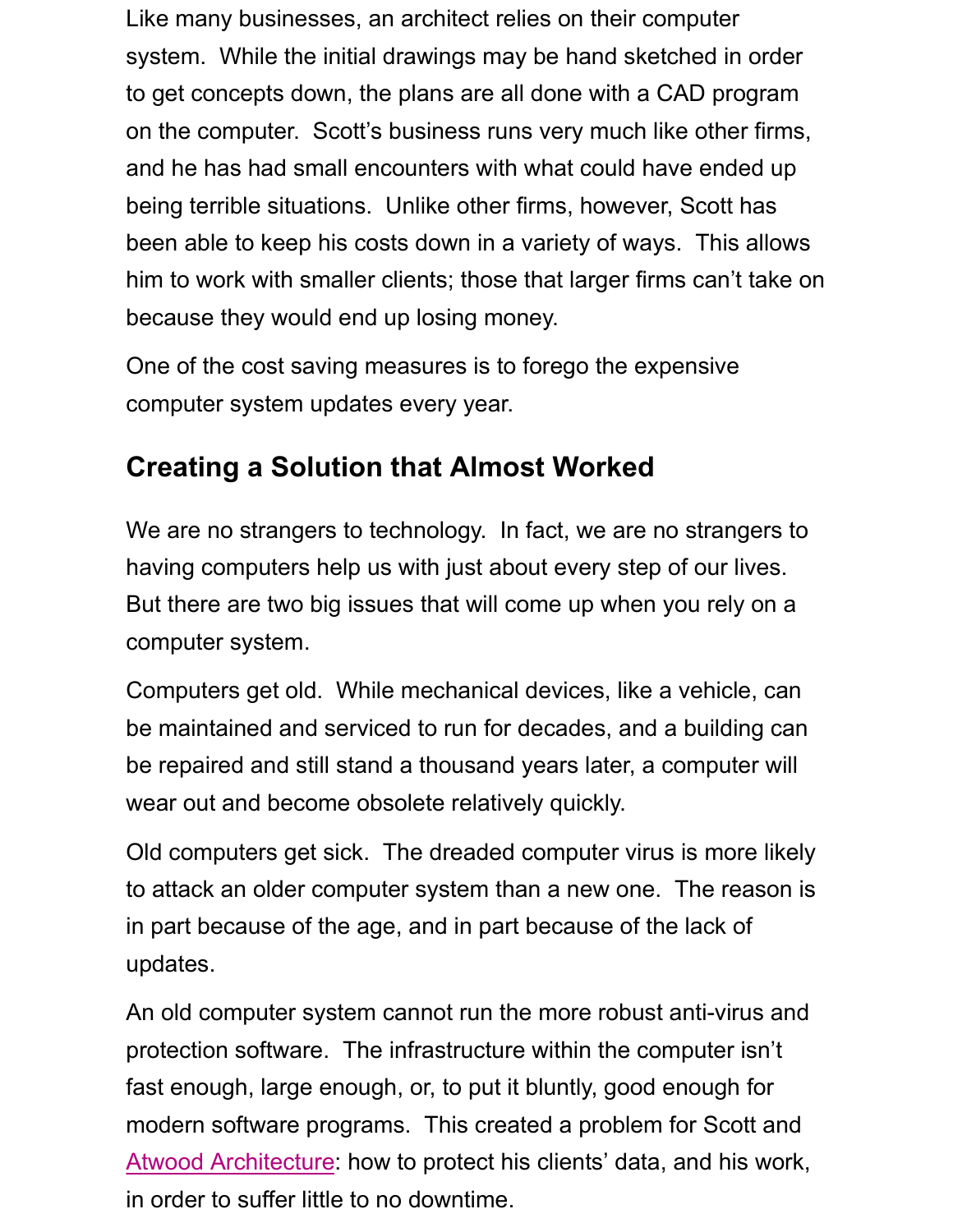Not being "techy" Scott opted for the tried and true method of using the computer only for work related purposes, and making sure he manually backed up his work every day or two. His solution worked, but there were some serious holes that could still end up causing him to lose thousands of dollars if catastrophe had hit.

#### **Creating an Infrastructure without Down Time**

Nathan Vincent, President and lead "techy" guy at Next X Communications met Scott at church many years ago. They would chat occasionally, and Scott kind of knew what Nathan did. Scott happened to hear Nathan speak about firewalls, backing up data, anti-virus protection, and a handful of other items. He then wondered if he was doing enough to protect his clients' data. After all, there were periods where he would forget to back things up for a week or two at a time.

Setting aside an afternoon, Scott looked into his options. He discovered there were two courses of action that he could take, both with their own pros and cons.

The Do-It-Yourself solution is almost always cheaper than hiring someone else. But as an architect, Scott wanted to focus on creating plans, drawings, and helping people get construction started on their projects. He didn't want to have to learn computers, and how to be an IT person. Top that off with one-time cost of about \$5,000, and a monthly cost of \$500, it was still on the high end.

There were a few options for big companies that offered a relatively low-priced solution… if you're a big multi-million dollar company. Even then, if something went wrong, who would he call? How long would he be talking with someone at an overseas call center trying to recover data, discover problems, and ultimately get back up and running? All of these "what-ifs" were moot points when the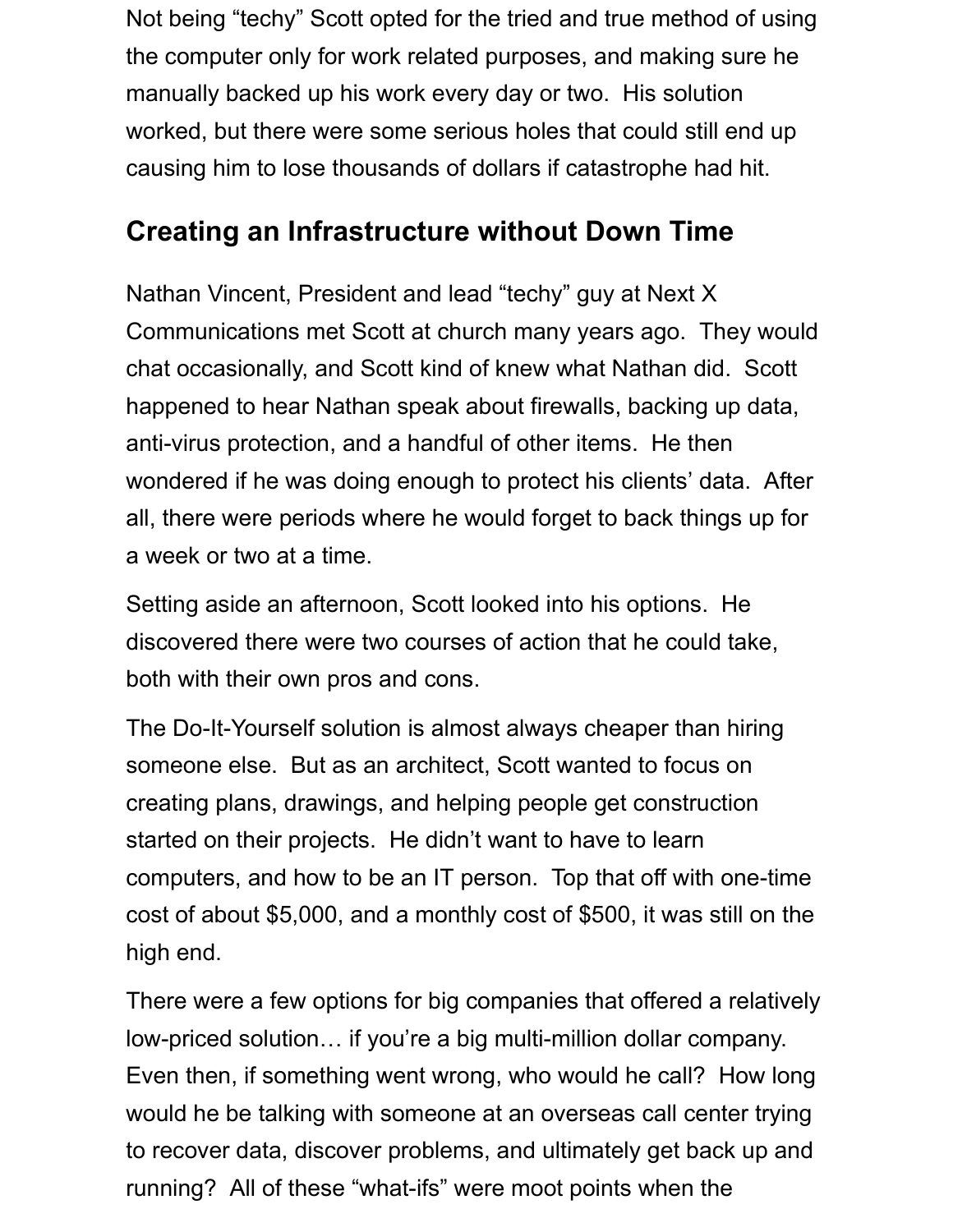suggested budget of around \$1,400 per month was suggested.

In the long run, he opted to use Next X's services, and is glad he chose the route he did. Nathan sat down and listened to what Scott needed. He then designed a system that would fully protect Scott's best interests, allow him to work in the same manner he had been, and if anything went wrong, it would be fixed quickly.

The first issue was the old computer. Scott didn't want to spend thousands on a new computer, and then thousands more on upgraded software. That would force him to raise rates, and in the long run that option would be bad for clients. Instead, Nathan was able to find a great deal on a modern computer that is networked in as a backup to the 18 year old computer Scott is using. Scott continues to use the older familiar device that he loves, but if it goes under he can be up and running on the new computer within an hour.

The second issue was what happens if the internet goes down? Here in Billings, we only have two providers. Nathan designed a system that automatically kicks in if either provider goes down. There is a slight lag, and then things are back up and running. As a bonus, the two other tenants in his building get to benefit from this system as well.

Cyber attacks are a real thing, and businesses are targeted more than individuals. An anti-virus program will catch bugs if you remember to run the program. Even then, it can only detect what's already there. Nathan implemented an active monitoring system that detects threats as they occur, and allows him to remotely access the computer to neutralize the threat before it causes any damage.

In the end Scott paid less than what he thought he would have to, received a robust networking system that was customized to his needs, and allows him to operate with the peace of mind that even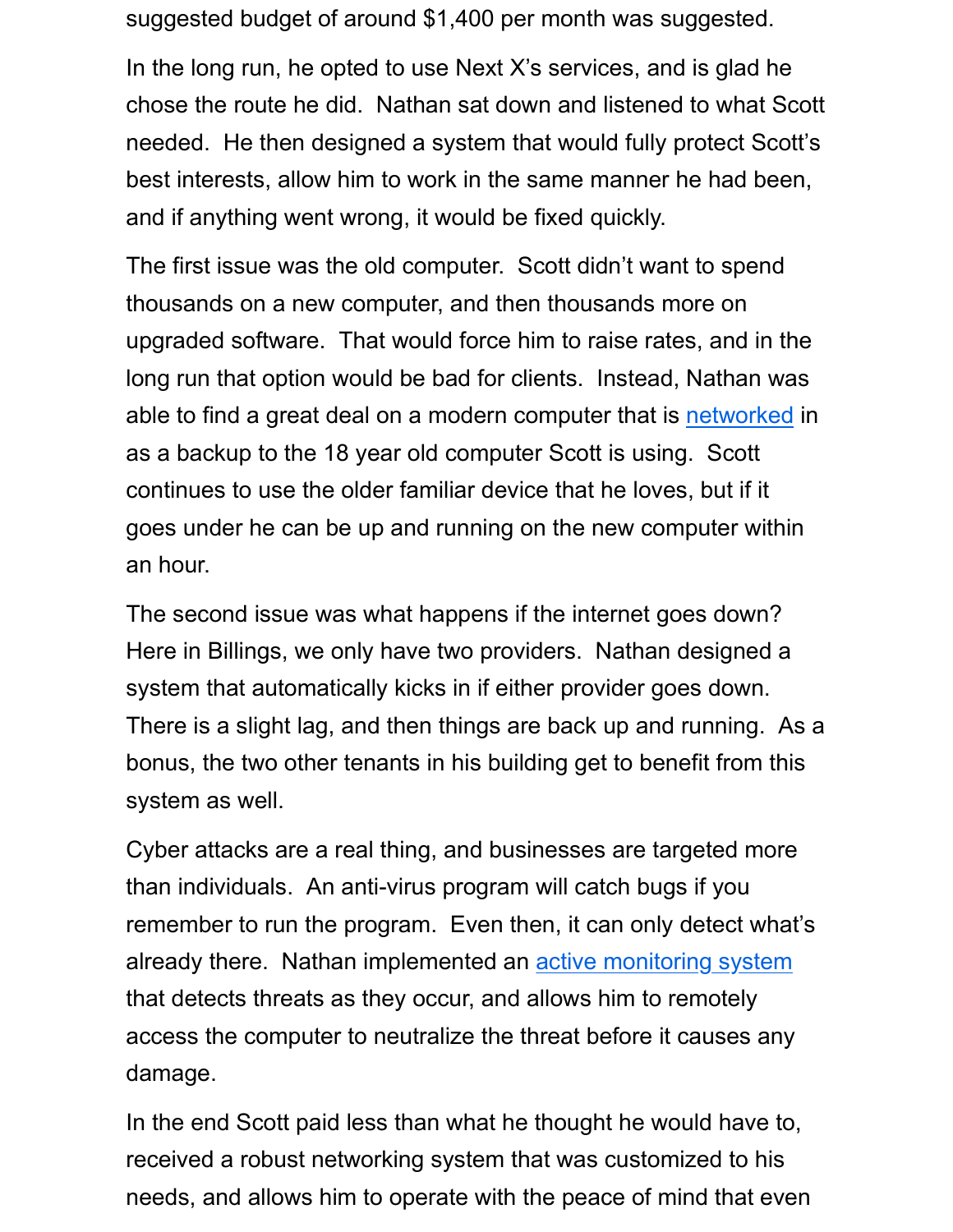if something crashes, he will be back up and running with very minimal downtime.

#### **His Peers that Don't Believe Him**

If this solution is readily available, and Scott can continue to operate with low expenses on an older system, why isn't it implemented everywhere?

The bottom line is that his architecture peers don't believe him. They have tales of woe about spending many thousands of dollars on new computers, new programs, and new systems just so they don't suffer from downtime, and then further tales of woe about how they have to do this every two or three years. Scott simply shrugs his shoulders and says, "My tech guy set it up so that I haven't had to upgrade in nearly two decades."

Furthermore, they don't believe that his tech guy will be there in a couple of hours. While larger firms rely on big fancy networking solutions, they also are the mercy of who can service their systems. Too often, it's someone from out of town. If it can't be solved over the phone, they're paying hefty fees to fly in support. Having Nathan in town, Scott can call him and simply say, "Something seems off." Nathan can remotely access the computer, or come to the office to ensure nothing is going to crash.

### **Quantifying the Unquantifiable Results**

There are no tales of heroism where Nathan swooped in saving millions of dollars worth of work. There aren't even any metrics that show Scott is X% more efficient, significantly more profitable, and immensely happier in his business.

Instead, Scott's business runs smoothly. He focuses on the clients and making sure their needs are met. He provides outstanding customer service, impeccable products, and affordable